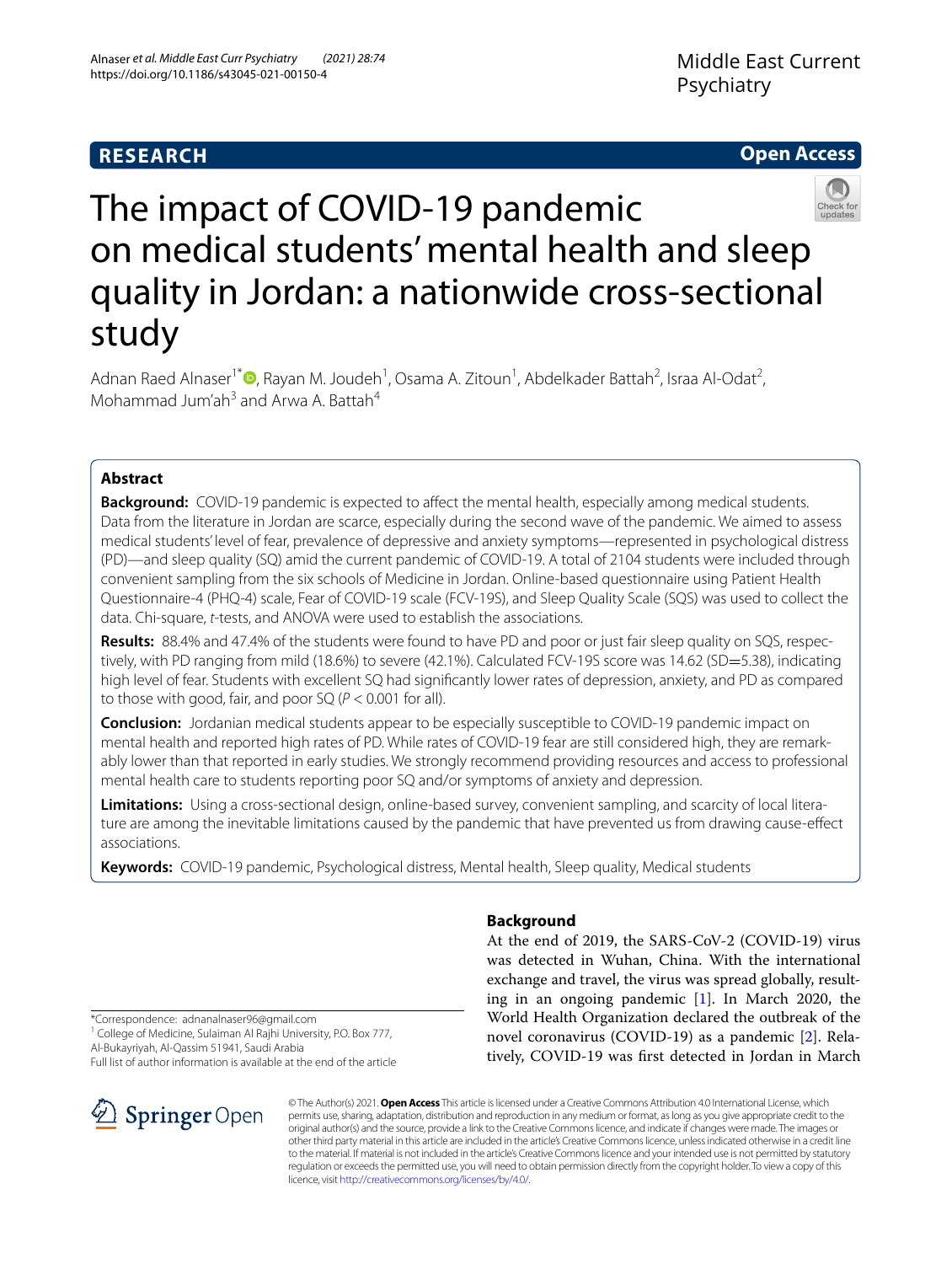2020; in order to prevent COVID-19 propagation in Jordan, the government enforced martial law which led to a national curfew on March 21, 2020, and this was followed by a declaration of a state of a health emergency. According to the data from the Ministry of Health, Jordan faced two waves of COVID-19. The first wave reached the peak in mid-November 2020, at which the total number of confrmed cases reached 174,335 and the death toll reached 2116. The second wave reached the peak at the end of March 2021 with a total number of confrmed cases of 605,007 and a death toll exceeding 6700 [\(https://](https://corona.moh.gov.jo/en) [corona.moh.gov.jo/en\)](https://corona.moh.gov.jo/en). In both waves, all educational institutions including medical schools in Jordan were closed and all forms of face-to-face teaching and training were suspended and converted into online education [[3](#page-8-2)].

A medical student (MS) is known to experience highstress levels that can disturb his or her physical and mental health, which in many cases can progress to cause anxiety  $(AX)$  and/ or depression  $(Dep)$  [\[4](#page-8-3)]. The worldwide prevalence rate of AX and Dep among MSs is 33.8% and 27.2%, respectively, with the highest prevalence of AX reported in the Middle East and Asia [[5,](#page-8-4) [6](#page-8-5)]. Several factors can infuence the psychological state such as sex, personality traits, believes, and socioeconomic status [\[7](#page-8-6)]. However, previous research has found that MSs are subject to some unique academic and non-academic stressors that might predispose them to psychological distress (PD). Academic stressors include having problems in understanding the syllabus, problems with reading from new extensive textbooks, long studying hours, irregular schedules, high study load, frequent exams, high sense of competition with others, and doubts about academic performance. Non- academic stressors include fnancial stress, high familial expectations, and fear of future failure in the medical career [[4\]](#page-8-3).

COVID-19 pandemic circumstances are expected to predispose to signifcant PD with variable degrees of fear, AX, and Dep, especially among those who are quarantined. A recent study from the USA reported that the prevalence of depressive symptoms was 3-fold higher during the COVID-19 pandemic when compared with the period prior to the pandemic  $[8]$  $[8]$ . Notably, MSs who experience depressive symptoms have an increased risk of dropping out of medical school [[9](#page-8-8)], feeling less confdent, and even having increased thoughts of harming their future patients  $[10]$  $[10]$  in what can be named as "empathy fatigue" [[11\]](#page-8-10).

Fear of the COVID-19 pandemic is a global issue and causes signifcant mental health problems, especially among MSs due to the nature of their lifestyle [[12](#page-8-11)]. The experience of online learning adds to the existent stress, especially as MSs' self-confdence decreases amid fears of lacking the essential clinical skills that are usually gained during hospital training [\[3](#page-8-2)]. In addition, the stress is exacerbated by fears of being at more risk of getting infected with COVID-19 or spreading the infection to their beloved ones, and not to forget the distress accompanied by being trained to see patients sufering from COVID-19 infection or even die due to its complications [[13\]](#page-8-12). Continuous feelings of fear result in deterioration of study and work performances [[14\]](#page-8-13). Due to the increased fears and concerns, a new kind of discrimination and stigmatization towards people infected with COVID-19 has emerged, and this has even further increased the fear

Sleep is an important biological and behavioral part of human life as it represents averagely one-third of our life span [[16\]](#page-8-15). Sleep and mental health have a bidirectional relationship, as sleep problems can be a symptom of mental health problems [\[17\]](#page-8-16) and predispose to psychological illnesses like AX and Dep [[18](#page-8-17)]. Sleep disorders are common among MSs due to heavy study load together with other stressors, and these disorders are associated with poor academic achievement [\[19](#page-8-18)[–21\]](#page-8-19).

To the best of our knowledge, no studies were done in Jordan assessing the fear of COVID-19, the level of PD, and sleep quality during the second wave of COVID-19 pandemic. Therefore, we aimed in this study to assess the current situation of Jordanian MSs' level of fear, the prevalence of depressive and AX symptoms, sleep quality, and the association of the fear with PD and sleep quality. We also aim to compare the current levels of PD, fear, and sleep quality with prior levels reported by several studies at the beginning of the COVID-19 pandemic and even studies from the pre-pandemic period in order to acquire a broad perspective of the pandemic's impact on mental health.

# **Methods**

of COVID-19 [[15\]](#page-8-14).

# **Study setting and participants' recruitment**

We used a cross-sectional descriptive design to conduct the study. Our target population was MSs and interns from all levels (i.e., frst-year to internship year) across the six medical schools in Jordan: The University of Jordan, Mut'ah University, Jordan University of Science & Technology, Hashemite University, Yarmouk University, and Al-Balqa Applied University. The estimated number of all MSs in Jordan is around 10,000. A respondentdriven sampling approach was adopted to recruit the participants. We contacted the dean of each of the six medical schools in Jordan and gained their permission to distribute the questionnaire to the students. After getting permission from all schools of medicine, we reached the student representatives for each batch across the universities to facilitate distributing the questionnaire for eligible participants. The questionnaire was sent to all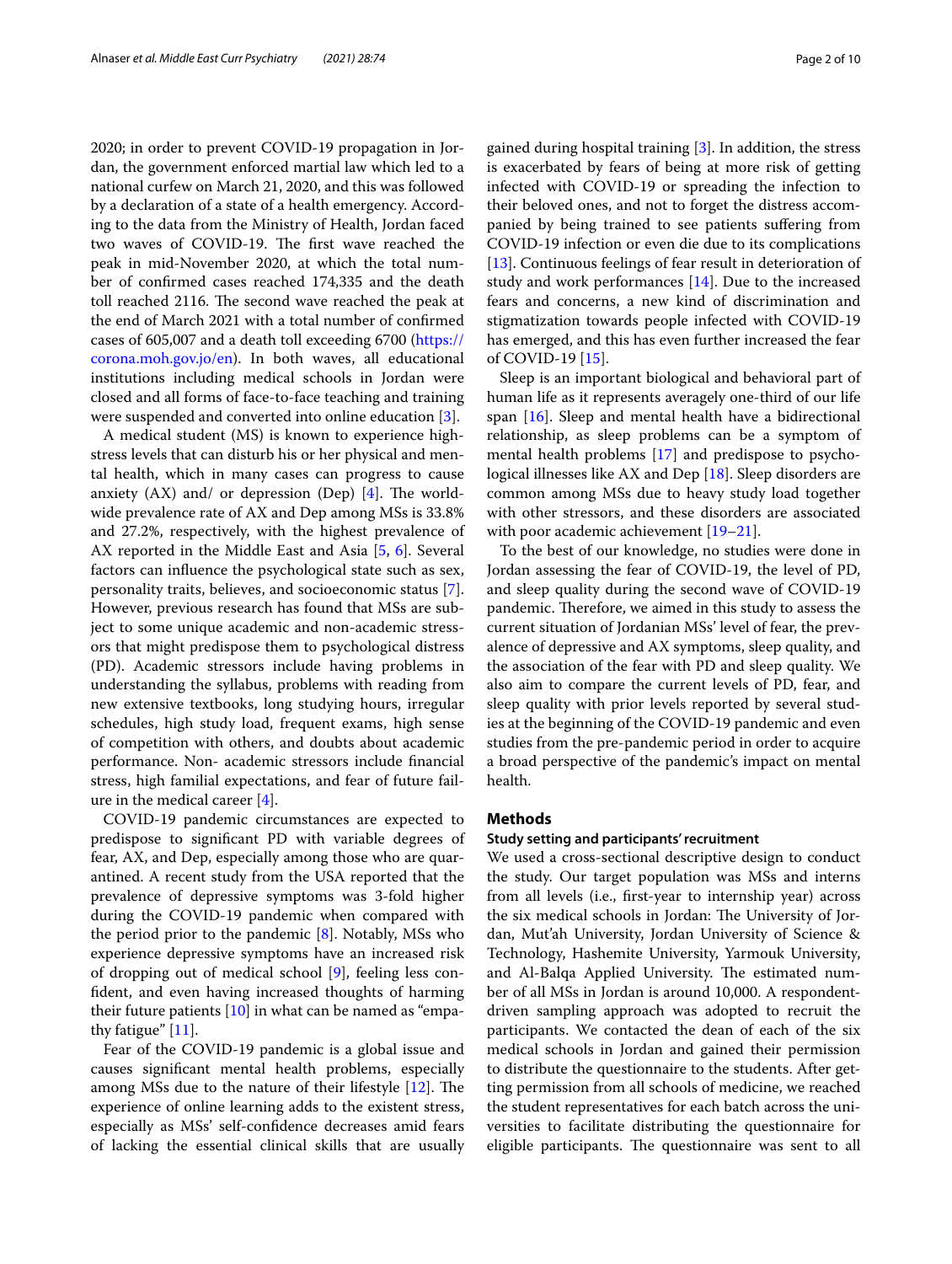students enrolled in the medical program through emails and was posted in the main official social media groups of each batch (e.g., Facebook, WhatsApp, Linked In, and Twitter). These groups are private groups, including MSs only, and under the supervision of the student's representative of the concerned batch. We were able to reach responses from a total of 2104 participants in our study during the period between 21 and 30 April 2021. This period was during the COVID-19 second wave in Jordan during which the reported cases were close to 7000 and the death toll was exceeding 100 per day according to official figures from the Ministry of Health  $[22]$  $[22]$ .

# **Questionnaire administration**

The students were invited to participate in the study with a cover letter briefy introducing the study protocol, aims, and anonymity of the data. The questionnaire was administered in the form of an Online-based Google Form survey link. Students were asked to fll the questionnaire after acknowledging an informed consent. It was clearly stated that participation is voluntary, and the participant can withdraw at any point in time without any consequences. It was also clarifed that no direct benefts will be gained from participation aside from contributing to an activity that will add to existing knowledge. No personal identifers were obtained, and participants were encouraged to disclose the required information with transparency to help reach accurate conclusions.

## **Measurement tool**

A structured online-based English self-administered questionnaire was used for data collection. It consisted of four parts: the participants' demographics section, the Patient Health Questionnaire 4 (PHQ-4 scale), the Fear of Coronavirus-19 Scale (FCV-19S), and the single item Sleep Quality Scale (SQS).

# *Demographics*

Participants' demographic characteristics were collected, including age, gender, university, study level (frst year to internship year), and planned future specialty, which was categorized into medical specialities, surgical specialities, psychiatry, and no plans to specialize. Also, personal and family/close friend history of mental illness was assessed using direct Yes/No questions: do you have any mental illness? and does any of your family members/close friends sufer from any mental illness?

# *Psychological distress (PHQ‑4 scale)*

Psychological distress was assessed using the validated Patient Health Questionnaire 4 (PHQ-4 scale) [[23\]](#page-8-21). The PHQ-4 consists of four items answered on a 4-point Likert-type scale: not at all, several days, more than half days, and nearly every day. It allows ultra-brief and accurate measurement of core features of Dep and AX by combining the two-item measure (PHQ-2), consisting of core criteria for Dep, and a two-item measure for AX (GAD-2), both of which have independently been shown to be good brief screening tools. The PHQ-4 scale is a reliable and valid tool for screening for Dep and AX among college students as proved by psychometric testing with a reported  $\alpha$  = 0.81 [[24\]](#page-8-22) and  $\alpha$  = 0.73 in our study. The total score of PHQ-4 ranges between 0 and 12 and is represented as the following PD categories: none  $(0-2)$ , mild  $(3-5)$ , moderate  $(6-8)$ , and severe (9–12). Previous research has established that a score of 3 or greater on the Dep subscale or AX subscale represents a reasonable cut-off point for identifying potential cases of Dep or AX, respectively  $[25]$  $[25]$  $[25]$ . Therefore, these cut-ofs were used to label the participants in our study as positive screening as yes and negative screening as no.

# *Fear of COVID‑19 (FCV‑19S)*

Fear of COVID-19 was assessed using the Fear of Coronavirus-19 Scale (FCV-19S) that was developed and validated by Ahorsu et al. [[26\]](#page-8-24). FCV-19S composed of seven items answered on a 5-point Likert-type scale (strongly disagree, disagree, neutral, agree, strongly agree). The minimum possible score for each item is 1 (strongly disagree), and the maximum score is 5 (strongly agree). The total score is calculated by adding up the items' scores (range between 7 and 35). The higher the reported score on FCV-19S, the higher the fear of the COVID-19 pandemic. Since FCV-19S was developed back in March 2020, it has been validated on several populations including college students [\[27](#page-8-25)].

# *Sleep quality (SQS)*

To assess participant's SQ, we used the validated singleitem SQ Scale (SQS) [\[28](#page-9-0)]. SQS is a self-rated, global SQ assessment tool developed based on a literature review of key aspects of SQ, critical components of the Pittsburgh SQ Index (PSQI), the morning questionnaire-insomnia (MQI), and direct expert and patient input. Participants are asked to rate their SQ in the past 7 days based on the following factors: total sleeping hours they got each night, how easily they fell asleep, how often they woke up during the night (except to go to the bathroom), how often they woke up earlier than they had to in the morning, and how refreshing was their sleep. The rating is on a 1 to 10 scale, with 1 being terrible and 10 excellent. A score of  $\leq$ 3 is regarded as poor, 4 to 6 regarded as fair, 7 to 9 regarded as good, and 10 regarded as excellent SQ.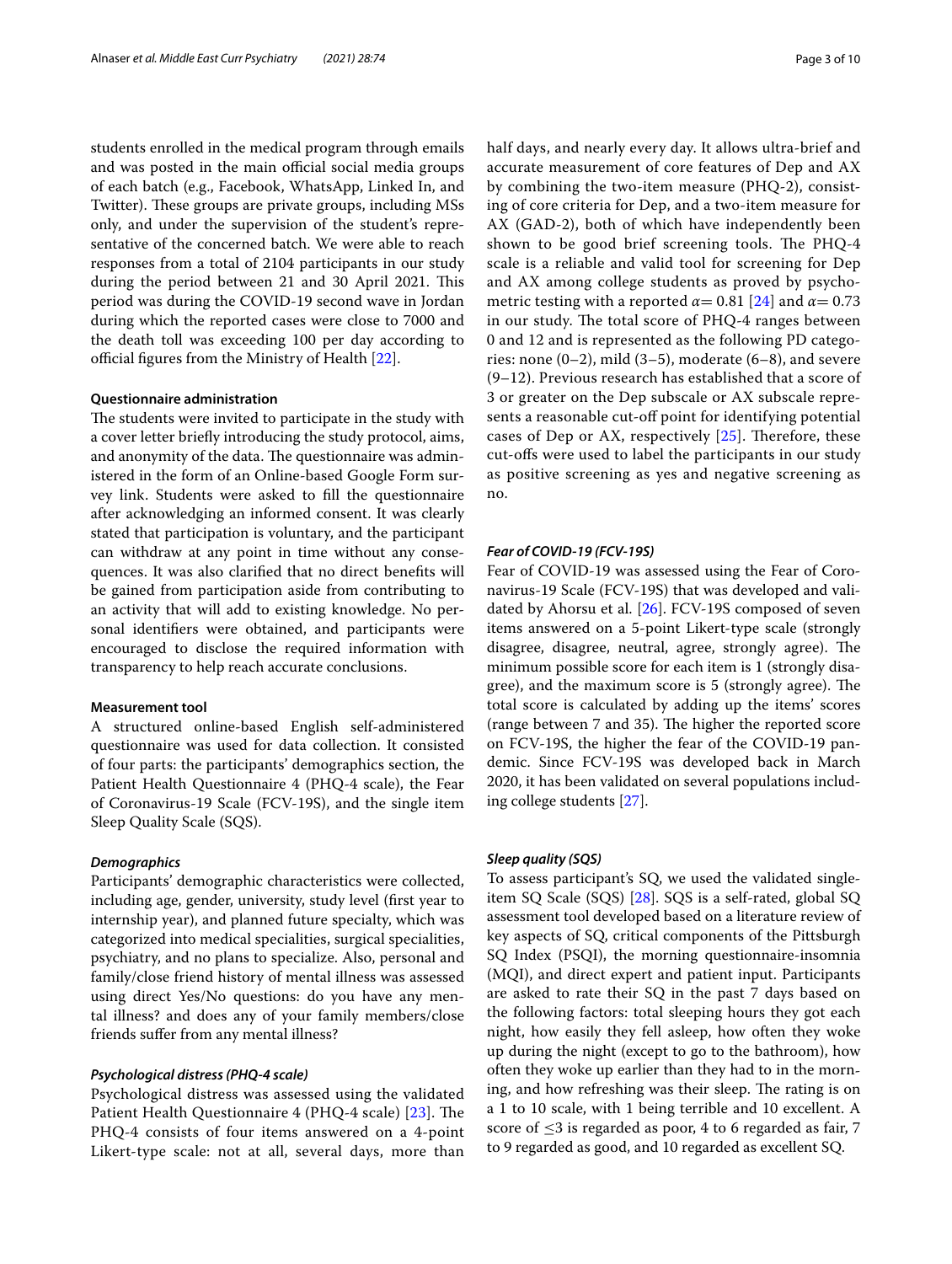# **Ethical considerations**

The study protocol was written according to the ethical principles of the declaration of Helsinki, and it was reviewed and approved by the Institutional Review Board (IRB) at University of Jordan, Amman, the Hashemite Kingdom of Jordan on 20/04/2021 (reference number: 101/2021/9341) in meeting No. 7/2021.Written informed consent was obtained from all participants before flling the questionnaire. The data was collected and proceeded confdentially and stored eventually on a personal computer device that only the authors have access to.

# **Statistical analysis**

After fnalizing data collection, data was extracted from Type-form into a customized Microsoft Excel (2016) password-protected spreadsheet then imported into IBM SPSS Statistics for Windows, version 25 (IBM Corp., Armonk, NY, USA) for analysis. Responses were frst examined for missing values, outliers, and assumptions of linearity, normality, and homoscedasticity. Descriptive statistics were generated to summarize the quantitative and categorical variables. The summary scores of the PHQ-4 scale, FCV-19S, and SQS were calculated and categorized accordingly. PHQ-4 total score was categorized into normal, mild, moderate, and severe. Anxiety (AX) and Depression (Dep) subscales of PHQ-4 were categorized into positive screening/negative screening. SQS score was categorized into poor, fair, good, and excellent. The reliability of the PHQ-4 scale items and FCV-19S items was assessed using Cronbach's alpha to confrm the internal consistency of each scale. Appropriate Chisquare, t-tests, and ANOVA were used to establish the associations between the covariates and AX subscale, Dep subscale, PHQ-4 total score, and FCV-19S summary score. Bonferroni correction was used to adjust the multiple comparisons for ANOVA associations. Pearson correlation coefficient was used to determine the relationships between FCV-19S, PHQ-4 total score, AX subscore, and Dep sub-score. A *p*-value of  $\alpha$  < 0.05 was set to determine the statistical signifcance of the reported results.

# **Results**

# **Demographic characteristics**

A total of 2104 MSs from the six medical schools were included in our study: Al-Balqa Applied University (23.5%), the University of Jordan (22.6%), Mutah University (21.5%), the Hashemite University (14.1%), Yarmouk University (10.8%), and Jordan University for Science & Technology (7.5%). Their background characteristics are demonstrated in Table [1.](#page-4-0) Females constitute more than half the sample (58.7%) and the mean age of all participants was 21.3 (range 17–28 years). Nearly one-quarter (27%) of the MSs declare having a personal mental illness (not specifed), while 50.9% declare having one or more family members/close friends who had a mental illness (not specifed). Almost half of the MSs were found to have poor or just fair SQ on SQS (47.4%).

# **Psychological distress, anxiety, and depression**

Students' responses to PHQ-4 items are summarized in Table [3](#page-5-0). The calculated mean PHQ-4 total score was 7.01  $(SD= 3.64)$ , and Cronbach's alpha= 0.73, confirming the scale's internal consistency. A high proportion of the MSs was found to have PD (88.4%) ranging from mild (18.6%) to severe (42.1%) as illustrated in Fig. [1](#page-5-1). Furthermore, more than two-thirds of the MSs screened positive for AX (70.7%), with a similar proportion screened positive for Dep (70.1%).

Sleep quality was signifcantly associated with AX screening, Dep screening, and PHQ-4 mean total score (*P* < 0.001 for all), as shown in Table [1](#page-4-0). ANOVA with Bonferroni adjustment for the multiple comparisons of SQ association with AX, Dep, and PHQ-4 total score is demonstrated in Table [2.](#page-5-2) Students with excellent SQ had signifcantly lower rates for AX compared to those with good, fair, and poor SQ (51.5% Vs 73%, 75.5%, and 65.1%, respectively; *P* < 0.001, *P* <0.001, and *P* =0.006, respectively). Similarly, students with excellent SQ had signifcantly lower rates of Dep as compared to those with good, fair, and poor SQ (48% Vs 70.7%, 77.5%, and 65.8%, respectively; *P* < 0.001 for all). Furthermore, excellent SQ was associated with signifcantly lower PD (i.e., lower PHQ-4 total scores) as compared to good, fair, and poor SQ (4.83 Vs 6.93, 7.75, and 7.00, respectively,  $P < 0.001$  for all) (Table [3](#page-5-0)).

# **Fear of COVID‑19**

The combined mean score for the FCV-19S was 14.62 (SD= 5.38) which exceeded the midpoint for the total score range  $(= 14)$ , indicating an elevated level of fear of the COVID-19 pandemic among the participants. The Cronbach's alpha of FCV-19S was 0.86, which confrms the scale's internal consistency. Sleep quality was found to be signifcantly associated with the FCV-19S score (*P* < 0.001), as indicated in Table [1](#page-4-0). MSs with excellent SQ scored signifcantly lower FCV-19 scores when compared to those with good, fair, and poor SQ as shown in Table [2](#page-5-2) (12.95 Vs 14.26, 15.37, and 15.10, respectively, *P* < 0.001 for all).

# **Association between fear of COVID‑19 and psychological distress**

Table [4](#page-6-0) shows the relationship between FCV-19S scores and AX, Dep, and PHQ-4 total scores. It was also found that MSs who screened positive for AX or Dep also tend to have more fear of the COVID-19 pandemic on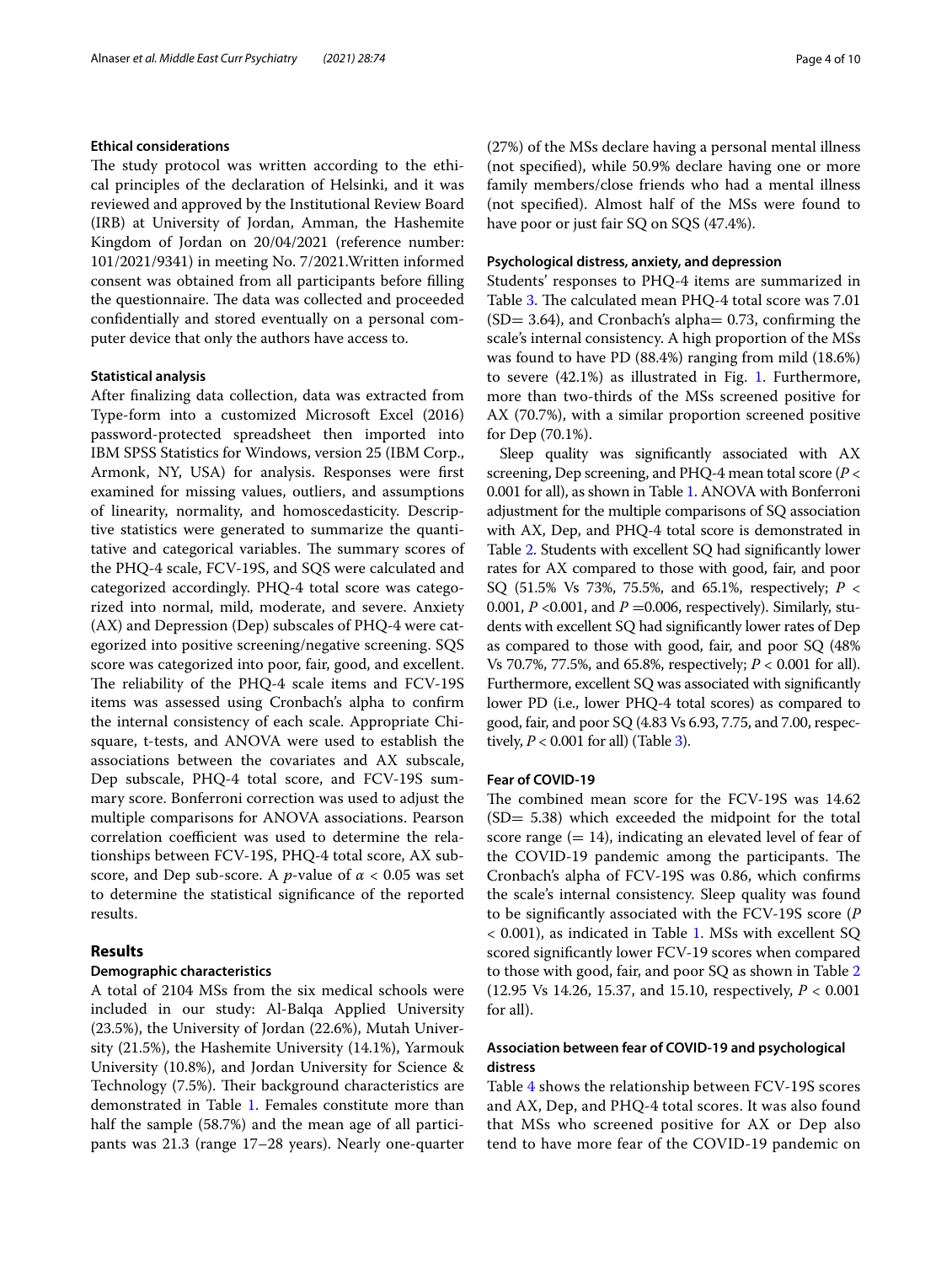<span id="page-4-0"></span>

| Table 1 Demographic characteristics of medical students in Jordan and its association with anxiety, depression, PHQ-4 total score, and FCV-19S score (n= |                            |                  |         |                               |                    |         |                   |         | (2104)         |         |
|----------------------------------------------------------------------------------------------------------------------------------------------------------|----------------------------|------------------|---------|-------------------------------|--------------------|---------|-------------------|---------|----------------|---------|
| Variables                                                                                                                                                | Anxiety subscale screening |                  |         | Depression subscale screening |                    |         | PHQ-4 total score |         | FCV-19S score  |         |
|                                                                                                                                                          | Positive (n=1488)          | Negative (n=616) | p-value | Positive (n=1475)             | Negative (n=629)   | p-value | Mean (SD)         | p-value | Mean (SD)      | p-value |
| Age (mean 21.30, SD 2.2)                                                                                                                                 | 21.31 (2.2)                | 21.23(2.1)       | 0.47    | 21.30 (2.2)                   | 21.24(2.1)         | 0.60    | $\frac{1}{2}$     |         | ₹              |         |
| Gender:                                                                                                                                                  |                            |                  |         |                               |                    |         |                   |         |                |         |
| Female (n= 1234)                                                                                                                                         | 875                        | 359              | 0.82    | 856                           | 378                | 0.38    | 7.05 (3.7)        | 0.59    | 14.59(5.3)     | 0.75    |
| Male $(n=870)$                                                                                                                                           | 613                        | 257              |         | 619                           | 251                |         | 6.96 (3.6)        |         | (5.5)<br>14.67 |         |
| Study level:                                                                                                                                             |                            |                  |         |                               |                    |         |                   |         |                |         |
| 1st year ( $n=324$ )                                                                                                                                     | 230                        | 84               | 0.054   | 221                           | 103                | 0.44    | 6.89 (3.7)        | 0.19    | 14.65 (5.4)    | 0.18    |
| 2nd year ( $n=481$ )                                                                                                                                     | 349                        | $\overline{32}$  |         | 338                           | 143                |         | 7.03 (3.5)        |         | 14.95 (5.6)    |         |
| 3rd year ( $n = 298$ )                                                                                                                                   | 206                        | 92               |         | 207                           | $\overline{\circ}$ |         | 6.85 (3.8)        |         | 14.60 (5.4)    |         |
| 4th year ( $n = 245$ )                                                                                                                                   | 156                        | 89               |         | 169                           | 76                 |         | 6.70 (3.9)        |         | 13.94(5.1)     |         |
| 5th year ( $n = 294$ )                                                                                                                                   | 200                        | 84               |         | 200                           | 54                 |         | 6.95(3.6)         |         | 14.86(5.5)     |         |
| 6th year ( $n = 271$ )                                                                                                                                   | 204                        | 67               |         | 206                           | 65                 |         | 7.49 (3.6)        |         | 14.18(5.3)     |         |
| Internship $(n=191)$                                                                                                                                     | 143                        | $\frac{8}{3}$    |         | 134                           | 57                 |         | 7.28 (3.4)        |         | 14.96 (5.0)    |         |
| Personal history of mental illness:                                                                                                                      |                            |                  |         |                               |                    |         |                   |         |                |         |
| No (n=1536)                                                                                                                                              | 1091                       | 445              | 0.61    | 1093                          | 443                | 0.08    | 7.06 (3.6)        | 0.39    | 14.73(5.4)     | 0.16    |
| Yes ( $n = 568$ )                                                                                                                                        | 397                        | E                |         | 382                           | 186                |         | 6.90(3.7)         |         | 14.35(5.3)     |         |
| Family/close friend history of mental illness:                                                                                                           |                            |                  |         |                               |                    |         |                   |         |                |         |
| $No(n=1033)$                                                                                                                                             | 736                        | 297              | 0.60    | 725                           | 308                | 0.94    | 7.03 (3.6)        | 0.87    | 14.73(5.3)     | 0.40    |
| Yes $(n = 1071)$                                                                                                                                         | 752                        | 319              |         | 750                           | 321                |         | 7.00 (3.6)        |         | 14.53(5.5)     |         |
| Sleep quality:                                                                                                                                           |                            |                  |         |                               |                    |         |                   |         |                |         |
| Excellent ( $n=196$ )                                                                                                                                    | Ξ                          | 95               | 0.001   | 34                            | 102                | < 0.001 | 4.83 (4.2)        | 10000   | 12.95 (5.0)    | &0.001  |
| $Good (n = 910)$                                                                                                                                         | 664                        | 246              |         | 643                           | 267                |         | 6.93 (3.8)        |         | 14.26 (4.7)    |         |
| Fair (n= 694)                                                                                                                                            | 525                        | 169              |         | 538                           | 156                |         | 7.75 (3.3)        |         | 15.37(5.8)     |         |
| Poor $(n=304)$                                                                                                                                           | 198                        | 109              |         | 200                           | $\overline{5}$     |         | 7.00 (3.0)        |         | 15.10 (6.1)    |         |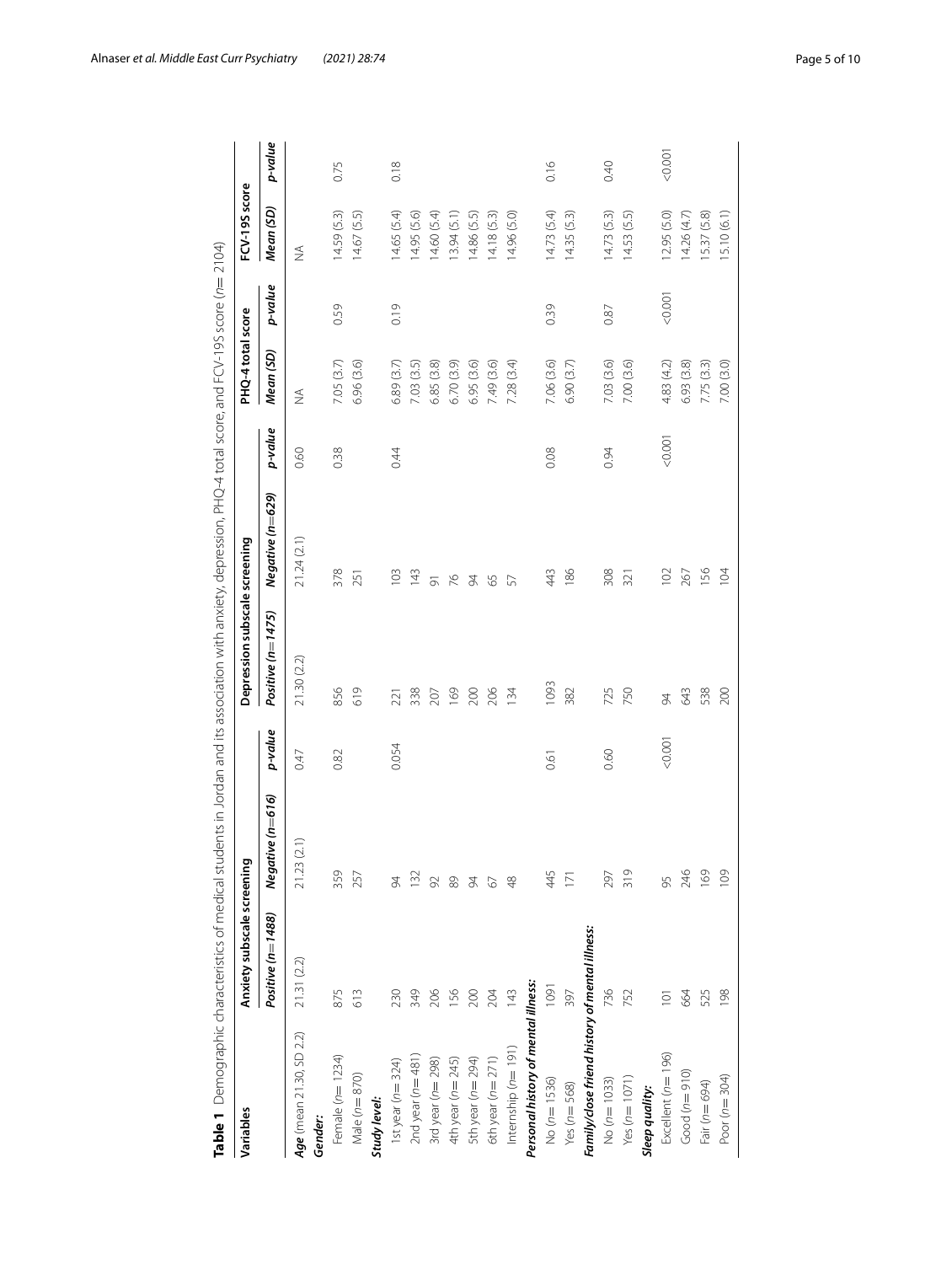

<span id="page-5-1"></span>FCV-19S. The mean FCV-19S score for students who screened positive for AX is 14.88, while the mean score for those who screened negative is  $14.00$  ( $P = 0.001$ ). Similarly, MSs who screened positive for Dep scored a mean score of 14.87 as compared to 14.05 in those who screened negative  $(P= 0.001)$ . A weak but significant positive correlation was found between FCV-19S mean score and PHQ-4 total score  $(r = 0.13, P < 0.001)$ .

# **Association between anxiety and depression**

Table [5](#page-6-1) shows the relationship between AX and Dep subscales. We found that MSs who screened positive for Dep tend to screen positive for AX as well, and vice versa (*P* < 0.001). A markedly large proportion (84.5%) of MSs who screened positive for Dep had also screened positive for AX. Similarly, a close proportion (83.8%) of MSs who screened positive for AX also had the same for Dep. Consequently, a strong positive correlation was found between AX and Dep subscales  $(r= 0.504, P < 0.001)$ .

# **Discussion**

The ongoing COVID-19 pandemic has affected nearly all aspects of life. The impact on mental health is becoming an increasingly important aspect to consider, especially after the second wave of the pandemic. Saying that, MSs are among the populations known to experience highstress levels caused by the nature of their studies, sleep disturbances due to the high workload, and continuous exposure to patients in distress [\[29](#page-9-1)] and are thus prone to be afected by the pandemic. Moreover, several negative psychological consequences can be triggered by social isolation and uncertainty about the future [[30](#page-9-2)], conditions which are applicable to the long quarantine duration in the Kingdom of Jordan.

The current study assessed the level of PD and fear amid the COVID-19 pandemic and examined the association between PD, fear, and SQ. This study has surveyed 2104 MSs during the peak of the second wave of the COVID-19 pandemic in Jordan and covered students from all six schools of Medicine in the country. With over

<span id="page-5-2"></span>**Table 2** Bonferroni adjustment for ANOVA multiple comparisons of sleep quality with anxiety, depression, PHQ-4 total score, and FCV-19S score (*n*= 2104)

|                    | Anxiety screening | <b>Depression screening</b> | <b>Total PHO-4 score</b> | FCV-19S total score |
|--------------------|-------------------|-----------------------------|--------------------------|---------------------|
| Sleep quality      | F-value           |                             |                          |                     |
|                    | 16.97             | 22.99                       | 34.77                    | 13.10               |
|                    | P-value           |                             |                          |                     |
| Poor < fair        | 0.004             | 0.001                       | 0.014                    | 1.00                |
| Poor $<$ good      | 0.052             | 0.62                        | 1.00                     | <b>NA</b>           |
| Good > poor        | <b>NA</b>         | <b>NA</b>                   | <b>NA</b>                | 0.13                |
| Excellent < poor   | 0.006             | < 0.001                     | < 0.001                  | < 0.001             |
| Good < fair        | 1.00              | 0.15                        | < 0.001                  | < 0.001             |
| $Excellent <$ fair | < 0.001           | < 0.001                     | < 0.001                  | < 0.001             |
| Excellent < good   | < 0.001           | < 0.001                     | < 0.001                  | 0.01                |

# <span id="page-5-0"></span>**Table 3** Participants' responses to PHQ-4 items (*n*= 2104)

| PHO4 items                                  | Not at all  | Nearly every day | More than half days | Several days |
|---------------------------------------------|-------------|------------------|---------------------|--------------|
| Feeling nervous, anxious or on edge         | 414 (19.7%) | 368 (17.5%)      | 375 (17.8%)         | 947 (45.0%)  |
| Not being able to stop or control worrying  | 690 (32.8%) | 243 (11.5%)      | 324 (15.4%)         | 847 (40.3%)  |
| Feeling down, depressed or hopeless         | 434 (20.6%) | 353 (16.8%)      | 397 (18.9%)         | 920 (43.7%)  |
| Little interest or pleasure in doing things | 556 (26.4%) | 385 (18.3%)      | 414 (19.7%)         | 749 (35.6%)  |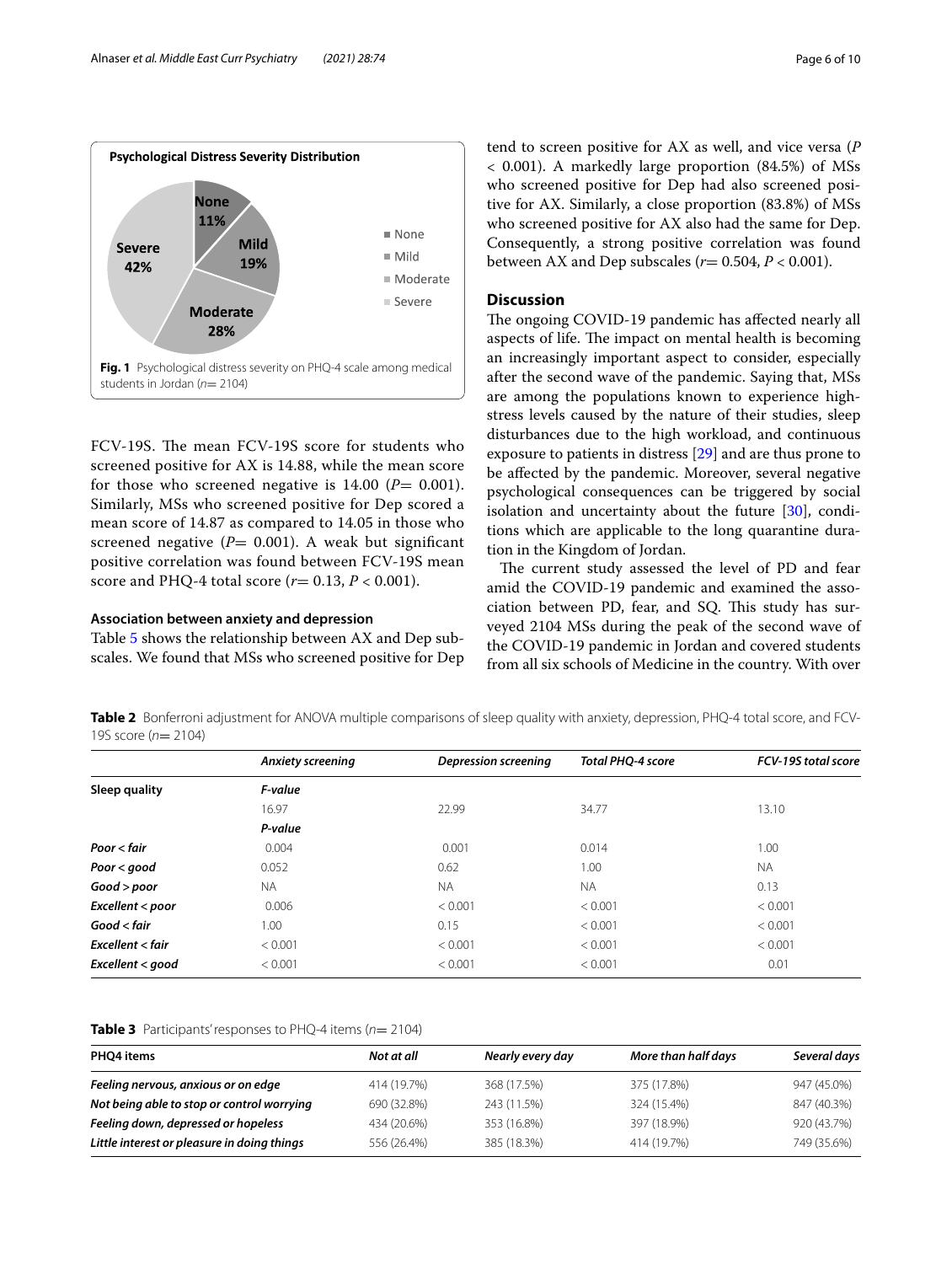<span id="page-6-0"></span>**Table 4** Association between Fear of COVID-19 on FCV-19S scale and (anxiety, depression, and PHQ4 total score) ( $n=$  2104)

|                  | Fear of COVID-19 (FCV-19S scale) |         |                        |         |
|------------------|----------------------------------|---------|------------------------|---------|
|                  | Mean (SD)                        | P-value | Pearson<br>correlation | P-value |
| Anxiety:         |                                  |         | <b>NA</b>              |         |
| Positive         | 14.88 (5.3)                      | 0.001   |                        |         |
| Negative         | 14.00(5.5)                       |         |                        |         |
| Depression:      |                                  |         |                        |         |
| Positive         | 14.87 (5.4)                      | 0.001   |                        |         |
| Negative         | 14.05(5.3)                       |         |                        |         |
| PHO4 total score | <b>NA</b>                        |         | 0.13                   | < 0.001 |

2000 respondents, this survey covered a large and representative sample of the population of MSs in Jordan. Also, the survey was administered during the most critical phase of the second wave of the pandemic at times where the country was announcing approximately 7000 newly confrmed cases per day.

Jordanian MSs appear to display high levels of PD during the COVID-19 pandemic. In our survey, around 70% of students screened positive for AX and Dep, respectively. Similarly, 75% of Jordanian MSs surveyed during Spring 2020 using the Epidemiologic Studies-Dep Scale (CES-D) suffered from depressive symptoms [[31\]](#page-9-3). In comparison, only 24.3% and 30.6% of US MSs who were surveyed during April 2020 screened positive for Dep and AX, respectively [\[32](#page-9-4)], and nearly half of MSs in UAE reported mild to severe levels of AX at the onset of the pandemic [\[33](#page-9-5)]. Moreover, the rates of AX and Dep in Jordanian MSs are higher than those in other Asian countries such as Bangladesh, where around 66% had diferent levels of AX and 50% had Dep symptoms during May  $2020$  [ $34$ ]. The prevalence is also similar among Chinese college students, of which 56.8% reported Dep symptoms during March 2020 [[35\]](#page-9-7).

However, the high rates of Dep and AX symptoms among MSs in our survey could not be completely traced to the current COVID-19 pandemic. In a survey of 600 Jordanian college students done before the pandemic in 2018, students showed a moderate level of Dep and a severe level of AX as measured by the Dep, AX, and Stress Scale DASS-21 [[36\]](#page-9-8). Back in 2017, another survey reported that almost 55.7% of students exhibited a variable degree of depressive symptoms [\[37](#page-9-9)], demonstrating the enduring prevalence of PD among college students in Jordan. These reports suggest that the high rates of Dep and AX symptoms among Jordanian MSs is actually a long-standing issue which got infated from the added stress and infuences imposed by the current pandemic.

As to SQ, 14.4% of respondents reported poor SQ on SQS, a prevalence that is lower than that reported by several studies at the beginning of the pandemic. Comparably, the prevalence of poor SQ in an earlier study done during spring 2020 on Jordanian MSs, which assessed SQ using Pittsburgh's Sleep Quality Index (PSQI), was 76% [[31\]](#page-9-3). Also, an Italian study of 6519 adults during the lockdown at the beginning of the pandemic have assessed SQ using Medical Outcomes Study–Sleep Scale (MOS-SS) and concluded that around 55% of respondents had poor SQ [\[38](#page-9-10)], and another study from China reported that about 36% of the general population were poor sleepers during the beginning of the COVID-19 pandemic [\[39\]](#page-9-11).

Fear is also expected to be experienced during the current COVID-19 pandemic consequences [[40](#page-9-12)]. The mean score on the FCV-19S was 14.62 (SD= 5.38), exceeding the midpoint for the total score range  $(=$ 14) to indicate a high level of fear of the COVID-19 among the participants. Nevertheless, the mean score in our study is relatively lower than several studies that assessed fear at the onset of the pandemic. Surveys of 5423 MSs in Vietnam [\[41\]](#page-9-13), 606 university students in Spain [\[42\]](#page-9-14), 433 university students in UAE [[33](#page-9-5)], and 228 university students in Russia and Belarus [[43](#page-9-15)] during April and May 2020 reported a mean score of 16.7 (SD= 5.3), 16.79 (SD = 6.04), 16.6 (SD= 6.3), and 18.0 (SD= 4.5), respectively, on FCV-19S. As our survey was administered during the second wave after more than 1 year from the onset of the pandemic, the slightly lower rates of fear and poor sleep in our study as compared to early studies can be explained by adaptation, availability of the vaccines, and a better understanding of the situation with more facts and fewer rumors promoted.

<span id="page-6-1"></span>**Table 5** Association between anxiety and depression subscales using crosstabs and Pearson correlation (*n*= 2104)

|                                  | Chi-square                |                       |         | Sub-scores correlation     |                                            |       |         |
|----------------------------------|---------------------------|-----------------------|---------|----------------------------|--------------------------------------------|-------|---------|
|                                  | <b>Anxiety (Positive)</b> | Anxiety<br>(Negative) |         | P-value Anxiety score (SD) | Depression score (SD)  Pearson correlation |       | P-value |
| Depression (positive)            | 1247                      | 228                   | < 0.001 | 3.51(2.1)                  | 3.50(2.1)                                  | 0.504 | < 0.001 |
| <b>Depression (negative)</b> 241 |                           | 388                   |         |                            |                                            |       |         |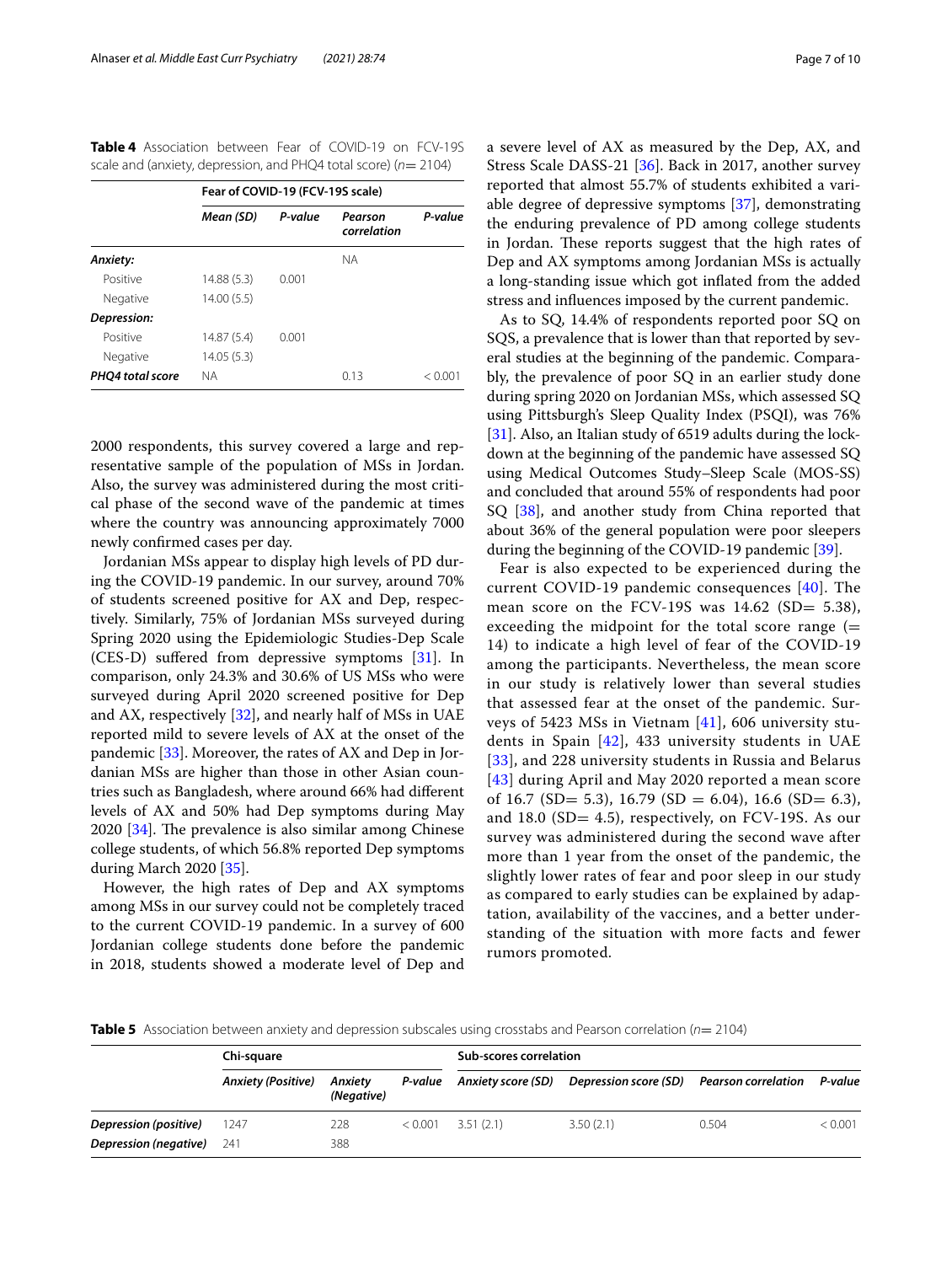The high alarming rates of PD obviously demonstrate the persistent impact of the COVID-19 pandemic. Prolonged social distancing and quarantine that precipitated further isolation may have an ongoing effect on the students, ultimately leading to PD and fear, which did not significantly differ between junior and senior students. In contrast, a recent study from Spain has shown that first-year students reported high significant levels of fear of COVID-19 when compared with senior students [\[42\]](#page-9-14). Although several studies have shown higher rates of PD among females than males [[31](#page-9-3), [32](#page-9-4)] our study has not found significant gender differences in relation to Dep, AX, or poor SQ rates. Also, the personal history and experience of mental illness affected neither the rates of PD nor the fear of COVID-19.

Poor SQ is a known risk factor for the development and progression of several psychiatric diseases including AX and Dep [\[44,](#page-9-16) [45\]](#page-9-17). Consistently, a significant correlation was found in our survey between PHQ-4, FCV-19S, and SQS scores. Expectedly, participants who screened positive for Dep and/or AX had higher levels of fear of the COVID-19. Respondents with excellent SQ showed significantly lower rates for AX and Dep as compared to those with good, fair, and poor SQ, respectively. Hence, as non-pharmacological sleep interventions, such as relaxation training, sleep restriction therapy, and biofeedback, were found to be effective in reducing the severity of depressive symptoms [[46](#page-9-18)], they would be strongly recommended to participants reporting poor SQ. Also, students screening positive for depression and/or anxiety would be advised to seek counseling via professional mental health services including telepsychiatry resources. Furthermore, multidisciplinary collaborative action should still be taken to manage the PD and poor quality of sleep during this uncertain time amid the COVID-19 pandemic [[38](#page-9-10)].

Over a year and a half have passed since the pandemic took hold and hit the globe resulting in persistent disturbance across all levels of life. Fortunately, the COVID-19 vaccines were developed and approved by World Health Organization (WHO) for emergency use in late 2020  $[47]$  $[47]$ , and the first became available in Jordan in January 2021  $[48]$ . In addition, the health care infrastructure in Jordan improved significantly since the onset of the pandemic. With the availability of vaccines and improving health care facilities, the levels of fear and PD are expected to decrease when compared to the levels at the onset of the pandemic.

# **Strengths and limitations**

Up to our knowledge, this study has surveyed the largest sample of students from all schools of Medicine in Jordan, allowing for an evident element of representation and facilitating the extraction of comprehensive results. This is the first study to use the newly developed FCV-19S among MSs, which has been used in several countries to assess fear of COVID-19 at the onset of the pandemic, in Jordan, and gain an insight into the current situation as compared with early studies. However, several limitations persist. The cross-sectional design prevents us from drawing cause-and-efect relationships and confrming how mental health is afected by the spread of COVID-19. Also, although it is important to measure the subjective observation of distress and sleep, objective estimates of PD and sleep including actigraphy and sleep diary could be helpful to strengthen our findings. This in addition to using an online sample with convenience sampling are some inevitable limitations with the present COVID-19 restrictions. Another limitation is the defciency of literature on PD and SQ among Jordanian MSs before the pandemic, making it harder to accurately assess the efect of the pandemic and associated quarantine on AX, Dep, and SQ. Thus, with the imminent resolution of the pandemic consequences, we would recommend implementing a similar survey on MSs outside the quarantine period to compare the levels of distress with the levels that were indicated during the pandemic.

# **Conclusions**

Jordanian MSs appear to be especially susceptible to the impact of the COVID-19 pandemic on mental health and reported high rates of positive screening for AX and Dep. The demanding and extensive nature of medical education and the persistent higher rates of PD among MSs as compared to the general population can place them as a vulnerable population to the efects of the COVID-19 pandemic and the resultant quarantine. While fear of COVID-19 and PD are still considered high, it is remarkably lower than that reported in early studies. These results will hopefully provide relevant information to guide policymakers and universities' administrators in responding to the pandemic's consequences on MSs' mental health, and the authors would highly recommend supplying MSs with resources such as counseling and peer advocacy and suggesting professional mental health care to students who report poor SQ and/or symptoms of Dep and AX.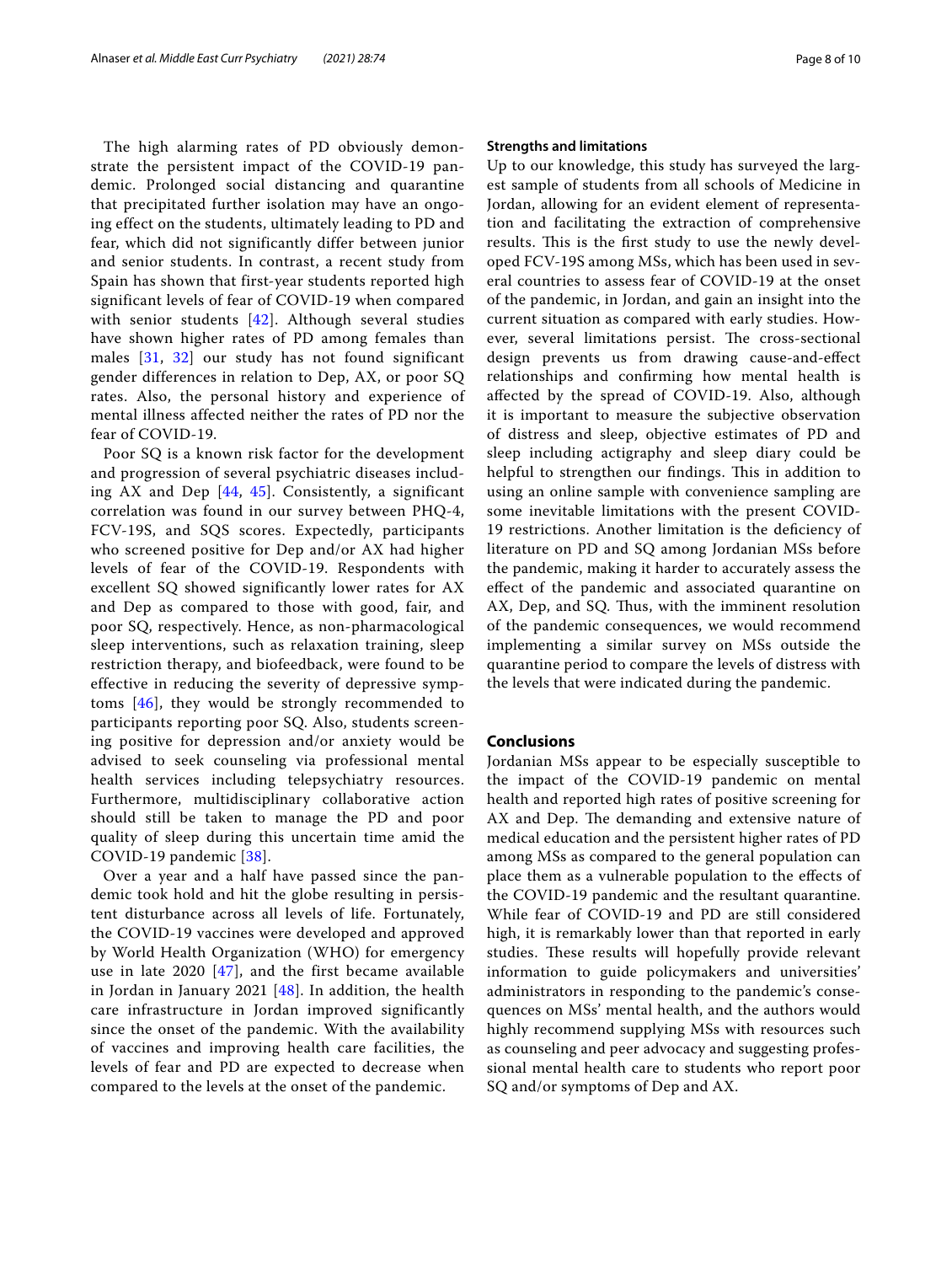MS: Medical student; AX: Anxiety; Dep: Depression; PD: Psychological distress; SQ: Sleep quality; SQS: Sleep Quality Scale; FCV-19S: Fear of Coronavirus-19 Scale; PHQ-4: Patient Health Questionnaire 4.

#### **Acknowledgements**

We wish to express our gratitude to all administrative staff and student representatives from Jordanian medical schools for their facilitation and distribution of the survey. In addition, we would like to thank Mohammad Abdulsalam Shtaiyat, Mahmoud Basel Zubaidi, and Thabet Sami Hazaimeh for their help in the data collection.

#### **Authors' contributions**

ARA led the team, conceived the study ideation and methodology, did most of the analysis, and was signifcantly involved in writing and revising the manuscript. RMJ helped in the study conception and protocol setting, participated in the data analysis, and was signifcantly involved in writing the manuscript. OAZ helped conceive of the study and methodology, did most of the literature review, and was signifcantly involved in writing and editing the manuscript. AB supervised the data collection and analysis, checked the accuracy of the results, and critically revised the manuscript. IA, MJ, and AAB contributed significantly to the data collection and were involved in manuscript writing. All authors reviewed and approved the fnal manuscript.

#### **Funding**

This research did not receive any specifc grant from funding agencies in the public, commercial, or not-for-proft sectors.

# **Availability of data and materials**

Data are available upon reasonable request to the corresponding author.

### **Declarations**

#### **Ethics approval and consent to participate**

The Institutional Review Board (IRB) at the University of Jordan, Amman, the Hashemite Kingdom of Jordan, reviewed and approved the study protocol (reference number: 101/2021/9341) in meeting No. 7/2021, which was written according to the principles of the Helsinki Declaration. Online written consent for participation was obtained prior to data collection.

#### **Consent for publication**

Not applicable.

#### **Competing interests**

The authors have no conficts of interest to declare.

#### **Author details**

<sup>1</sup> College of Medicine, Sulaiman Al Rajhi University, P.O. Box 777, Al-Bukayriyah, Al-Qassim 51941, Saudi Arabia. <sup>2</sup> School of Medicine, The University of Jordan, Amman 11942, Jordan. <sup>3</sup> Faculty of Medicine, Al-Balqa Applied University, As-Salt, Jordan. <sup>4</sup>Saint Michael's Medical Center, New York Medical College, Newark, NJ, USA.

# Received: 20 August 2021 Accepted: 4 October 2021

#### **References**

- <span id="page-8-0"></span>Bontempi E (2020) First data analysis about possible COVID-19 virus airborne difusion due to air particulate matter (PM): The case of Lombardy (Italy). Environ Res 186:109639
- <span id="page-8-1"></span>2. Shakoor A, Chen X, Farooq TH et al (2020) Fluctuations in environmental pollutants and air quality during the lockdown in the USA and China: two sides of COVID-19 pandemic. Air Qual Atmos Health:1–8
- <span id="page-8-2"></span>3. Al-Balas M, Al-Balas HI, Jaber HM et al (2020) Distance learning in clinical medical education amid COVID-19 pandemic in Jordan: current situation, challenges, and perspectives. BMC Med Educ 20(1):341
- <span id="page-8-3"></span>4. Dyrbye LN, Thomas MR, Shanafelt TD (2006) Systematic review of depression, anxiety, and other indicators of psychological distress among U.S. and Canadian medical students. Acad Med 81(4):354–373
- <span id="page-8-4"></span>5. Quek TT, Tam WW, Tran BX et al (2019) The global prevalence of anxiety among medical students: a meta-analysis. Int J Environ Res Public Health 16(15)
- <span id="page-8-5"></span>6. Rotenstein LS, Ramos MA, Torre M et al (2016) Prevalence of depression, depressive symptoms, and suicidal ideation among medical students: a systematic review and meta-analysis. JAMA. 316(21):2214–2236
- <span id="page-8-6"></span>7. Oskrochi G, Bani-Mustafa A, Oskrochi Y (2018) Factors affecting psychological well-being: evidence from two nationally representative surveys. PLoS One 13(6):e0198638
- <span id="page-8-7"></span>8. Ettman CK, Abdalla SM, Cohen GH, Sampson L, Vivier PM, Galea S (2020) Prevalence of depression symptoms in US adults before and during the COVID-19 pandemic. JAMA Netw Open 3(9):e2019686
- <span id="page-8-8"></span>9. Dyrbye LN, Thomas MR, Power DV et al (2010) Burnout and serious thoughts of dropping out of medical school: a multi-institutional study. Acad Med 85(1):94–102
- <span id="page-8-9"></span>10. Schwenk TL, Davis L, Wimsatt LA (2010) Depression, stigma, and suicidal ideation in medical students. JAMA. 304(11):1181–1190
- <span id="page-8-10"></span>11. Paro HB, Silveira PS, Perotta B et al (2014) Empathy among medical students: is there a relation with quality of life and burnout? PLoS One 9(4):e94133
- <span id="page-8-11"></span>12. Baldassin S, Alves TC, de Andrade AG, Nogueira Martins LA (2008) The characteristics of depressive symptoms in medical students during medical education and training: a cross-sectional study. BMC Med Educ 8:60
- <span id="page-8-12"></span>13. Alnazly E, Khraisat OM, Al-Bashaireh AM, Bryant CL (2021) Anxiety, depression, stress, fear and social support during COVID-19 pandemic among Jordanian healthcare workers. PLoS One 16(3):e0247679
- <span id="page-8-13"></span>14. Meo SA, Abukhalaf AA, Alomar AA, Sattar K, Klonoff DC (2020) COVID-19 pandemic: impact of quarantine on medical students' mental wellbeing and learning behaviors. Pak J Med Sci 36(Covid19-s4):S43–s48
- <span id="page-8-14"></span>15. Abuhammad S, Alzoubi KH, Khabour O (2021) Fear of COVID-19 and stigmatization towards infected people among Jordanian people. Int J Clin Pract 75(4):e13899
- <span id="page-8-15"></span>16. Ford DE, Kamerow DB (1989) Epidemiologic study of sleep disturbances and psychiatric disorders. An opportunity for prevention? Jama. 262(11):1479–1484
- <span id="page-8-16"></span>17. Hidalgo MP, Ponte T, Carvalho C et al (2001) Association between mental health screening by self-report questionnaire and insomnia in medical students. Arq Neuropsiquiatr 59:180–185
- <span id="page-8-17"></span>18. Dinis J, Bragança M (2018) Quality of sleep and depression in college students: a systematic review. Sleep Sci (Sao Paulo, Brazil) 11(4):290–301
- <span id="page-8-18"></span>19. Al Salmani AA, Al Shidhani A, Al Qassabi SS, Al Yaaribi SA, Al Musharf AM (2020) Prevalence of sleep disorders among university students and its impact on academic performance. Int J Adolesc Youth 25(1):974–981
- 20. Çelik N, Ceylan B, Ünsal A, Çağan Ö (2019) Depression in health college students: relationship factors and sleep quality. Psychol Health Med 24(5):625–630
- <span id="page-8-19"></span>21. Tafoya SA, Aldrete-Cortez V, Ortiz S, Fouilloux C, Flores F, Monterrosas AM (2019) Resilience, sleep quality and morningness as mediators of vulnerability to depression in medical students with sleep pattern alterations. Chronobiol Int 36(3):381–391
- <span id="page-8-20"></span>22. Bhatia G, Dutta, P., & McClure, J. The Latest CORONAVIRUS counts, charts and maps. 2021; [https://graphics.reuters.com/world-coronavirus-tracker](https://graphics.reuters.com/world-coronavirus-tracker-and-maps/countries-and-territories/jordan/) [and-maps/countries-and-territories/jordan/.](https://graphics.reuters.com/world-coronavirus-tracker-and-maps/countries-and-territories/jordan/)
- <span id="page-8-21"></span>23. Kroenke K, Spitzer RL, Williams JB, Löwe B (2009) An ultra-brief screening scale for anxiety and depression: the PHQ-4. Psychosomatics. 50(6):613–621
- <span id="page-8-22"></span>24. Khubchandani J, Brey R, Kotecki J, Kleinfelder J, Anderson J (2016) The psychometric properties of PHQ-4 depression and anxiety screening scale among college students. Arch Psychiatr Nurs 30(4):457–462
- <span id="page-8-23"></span>25. Löwe B, Wahl I, Rose M et al (2010) A 4-item measure of depression and anxiety: validation and standardization of the Patient Health Questionnaire-4 (PHQ-4) in the general population. J Afect Disord 122(1-2):86–95
- <span id="page-8-24"></span>26. Ahorsu DK, Lin CY, Imani V, Safari M, Grifths MD, Pakpour AH (2020) The Fear of COVID-19 Scale: development and initial validation. Int J Ment Heal Addict:1–9
- <span id="page-8-25"></span>27. Perz CA, Lang BA, Harrington R (2020) Validation of the Fear of COVID-19 Scale in a US college sample. Int J Ment Heal Addict:1–11